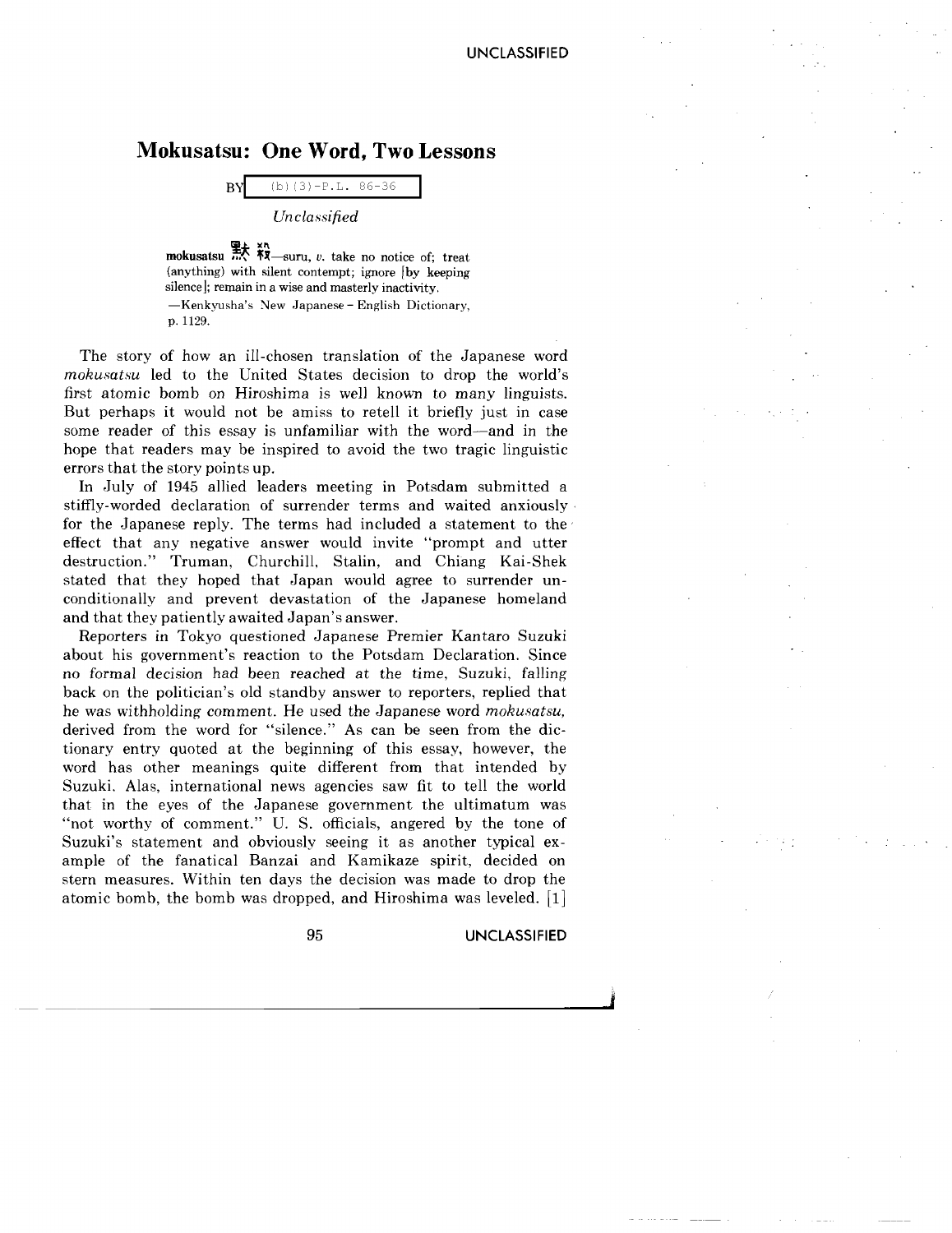Almost without exception, whenever this story is told, mention is made of the poor translation job. One short magazine article [2] calls it "The World's Most Tragic Translation," "the ill-chosen translation of a common Japanese word," "disastrous oversight in this most important of all messages," and "that inauspicious translation." Indeed, there seems to be little question about the translator's culpability.

Many people, especially non-linguists, seem to feel that every word in one language has an exact counterpart, a perfectly equivalent match, in every other language. So, given a word in Language A, this can mean only one thing in Language B, and that one thing will be exactly what was meant in Language A. Obviously, this is not true. Different peoples with different cultural backgrounds view things differently and their languages reflect this difference of viewpoints. For example, given six animals common to several regions, one language group may categorize the animals into two classes because of size and have only two words in their language (one for large animals, one for small animals); another people may use the animals' eating habits as their criterion and also have two words (one for carnivores, one for herbivores) encompassing different groups of animals. Another people may subdivide the animals by color and end up with four words in their language, and yet another people may not do any subdividing at all; so they'll have six words to use in talking about these animals. It's also possible that some other group may have separate names for the male and female of the species (as English does for *ram* and *ewe, gander* and *goose,* etc.), so that they will have twelve different words! **In** addition, there are other criteria that could be used, and the number of words could be increased or decreased; or several languages might have the same number of words but, using completely different criteria for their subdivision, they would concern completely different things.

Another linguistic problem that keeps every word in one language from having a counterpart in every other language is that often something which is commonplace to speakers of one language will be totally unknown to speakers of another tongue. They have no concept of the thing; so how can they have a word for it? This is a problem frequently encountered by Bible translators. How, for example, do you translate "Lamb of God" into an Eskimo dialect whose speakers don't have the slightest idea of what sheep are? Or "anchor" into a language spoken by nomadic dwellers in the midst of the Sahara Desert?

Quite often a term can be translated word for word, but the resulting translation carries completely disparate meanings in both languages because of cultural differences. A missionary in Africa

**UNCLASSIFIED** 96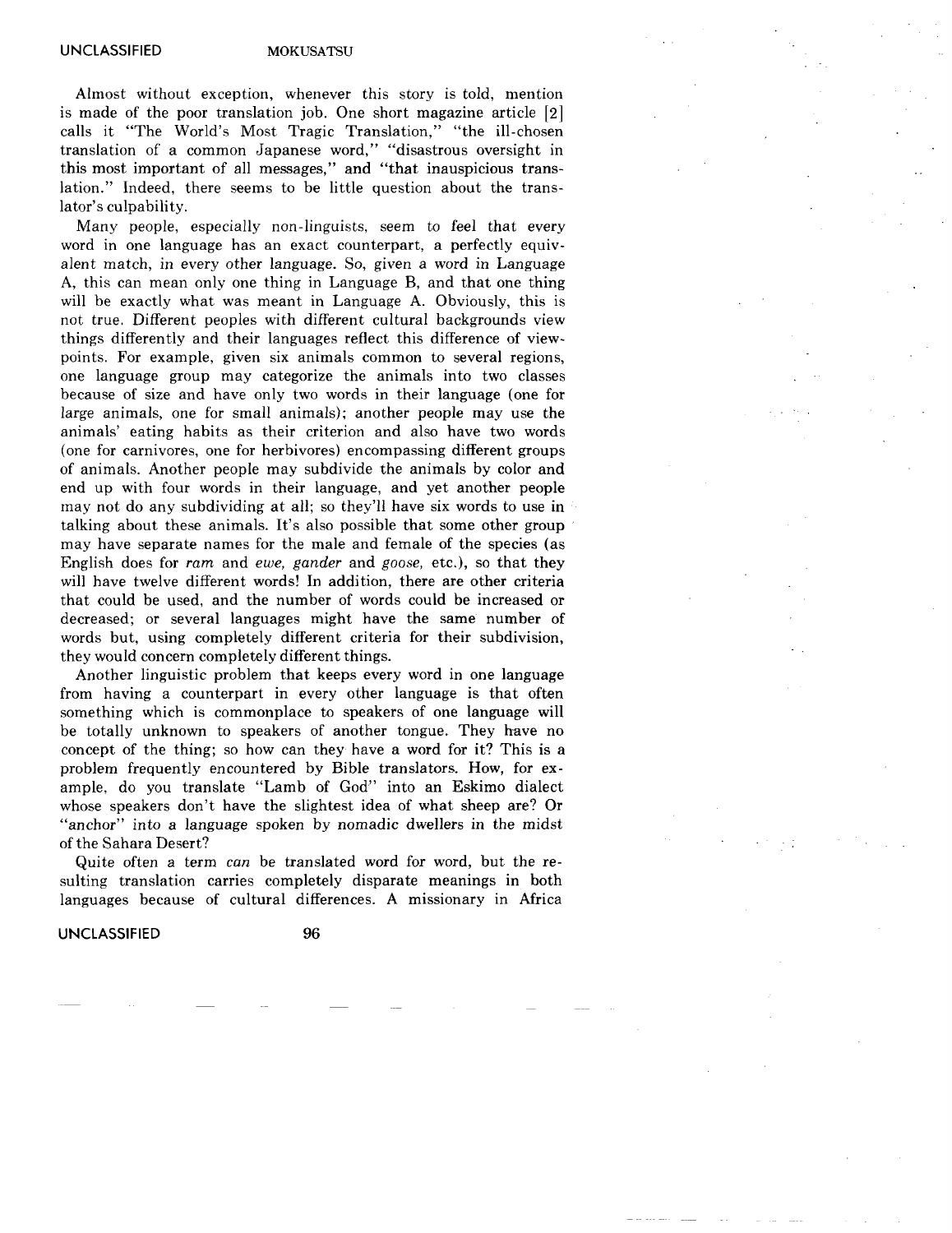ran into this problem with the sentence, "Behold, I stand at the door and knock" (1 John, 3:20). In that region only a thief knocks on doors; if anyone responds, the intruder runs away. Visitors with honest intent shout the name of the person in the hut. The translator solved the problem by rendering the verse, "Behold, I stand at the door and call." [3]

Bible translation points up some of the problems that exist for all translators, and recent translations of the Scriptures into English show an acute awareness of the specific problem that not every text in one language can be readily, idiomatically, and unequivocally translated into another tongue. Thus, while the King James, Douai, and 1917 Jewish Publication Society versions of the Bible are singularly free of-or, at least, mighty sparing with-notes, more recent translations-be they Protestant, Catholic, Jewish, nondenominational, or interdenominational (such as the 38-volume Anchor Bible)-contain copious notes, explanations of doubtful readings, alternate versions, comments on uncertainty about certain obscure words, etc. It came as a shock to many people to discover that Moses and Jeremiah and Jesus and Paul didn't speak the majestic-sounding English prose of the King James version as their native tongue, but it comes as an even greater shock to find out that the Bible they grew up with may have contained some questionable translations.

This really shouldn't be too surprising, though. Besides the cultural differences existing between the original writers of the Bible and us, there is also the time difference, and modern Bible translators are quite correct in admitting their inability to capture the precise shade of meaning in an old or obscure Hebrew or Greek word. Their willingness to admit their limitations should serve as a shining example to all translators to be honest with the people who will have to read their translation. If a word is capable of variant translations, this fact should be conveyed to the reader, provided that there is no way of clearing up the ambiguity by research.

Whoever it was who decided to translate *mokusatsu* by the one meaning (even though that is the first definition in the dictionary) and didn't add a note that the word might also mean nothing stronger than "to withhold comment" did a horrible disservice to the people who read his translation, people who knew no Japanese, people who would probably never see the original Japanese text and who would never know that there was an ambiguous word used. As a matter of principle, that unknown translator should have pointed out that word has two meanings, thereby enabling others to decide on a suitable course of action.

97 **UNCLASSIFIED**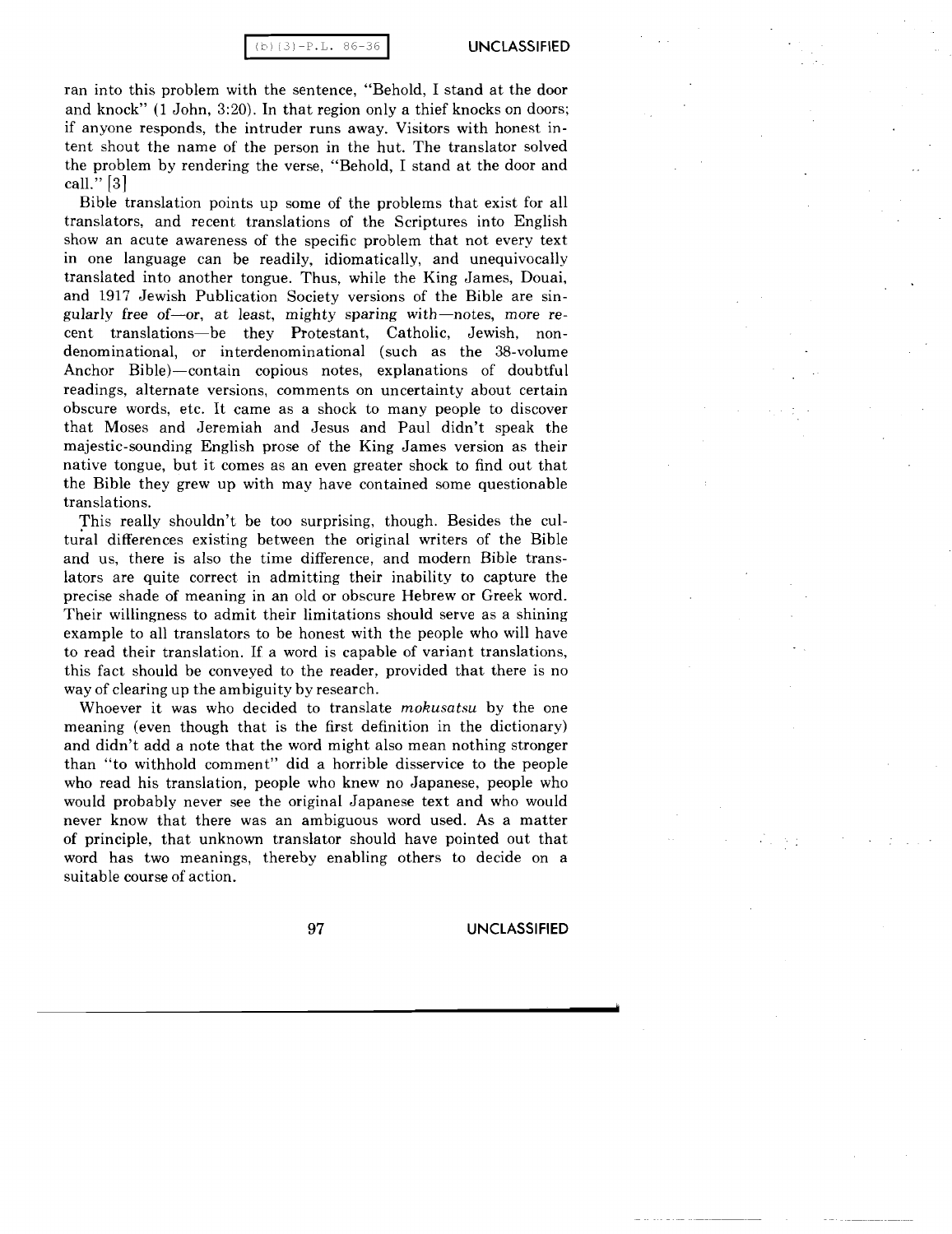UNCLASSIFIED MOKUSATSU

But that choice was lacking; the harsh decision was made on the basis of the one translation available; and the consequence was disastrous. To be sure, the case of *mohusatsu* is an extreme example, but there are many, many other words in scores of other languages that have equally discrete nuances of meaning. Choosing the wrong meaning or failing to inform a decision-maker that there are such nuances could well have unexpected repercussions. Suppose that someone quoted a report about a Cuban farmer who placed a bomb on his farm near the fences of the U. S. Naval Base at Guantanamo. Can you imagine the reaction of the Joint Chiefs of Staff, especially if no one told them that the Spanish words translated as "placed a bomb" might also mean "installed a pump"?

Many translators hesitate to admit publicly that they can't give a precise equivalent for an ambiguous text. They feel that saying that a word can have two or more equally possible meanings is a sign of their inadequacy. They fail to realize that if they pick the wrong one, and later results prove that they guessed wrong, their prestige will sink even lower than if they had insisted that the term was ambiguous. But the fault isn't always the translator's. Quite often non-linguist supervisors fail to understand that languages don't always have a one-to-one correspondence in their vocabularies and they will insist that the translator give them just one meaning and "cut out that 'ambiguous word' nonsense!"

Even if some high American officials ever knew that the Japanese Premier had used the word *mokusatsu,* they probably wouldn't believe that it could be translated in either of two ways. More than likely some high-ranking officer (probably a bird colonel) in the Pentagon asked the top Japanese translator (probably a nisei Pfc) about *mokusatsu* and then refused to believe the story about two meanings. You can almost picture this colonel pounding his desk and red-facedly bellowing, "Whaddyamean telling me that the word means either 'I am maintaining silence' or 'I'm treating it with contempt'? Dammit, private, I can't go tell the Joint Chiefs something like that! I gotta give 'em straight facts, not multiplechoice tests! Now you quit beatin' around the bush and give me one answer that I can tell 'em!"

But even if this scene never happened in the Pentagon, the fault for the *mokusatsa* incident is not entirely the translator's. Believe it or not, the real culprit is no less a personage than Kantaro Suzuki, the Japanese Prime Minister himself! [4] After all, there would have been no translation problem if he had not used an ambiguous word for such an important statement.

However, politicians are notorious for preferring words that are either meaningless or so full of meanings that no one can be sure of

**UNCLASSIFIED** 98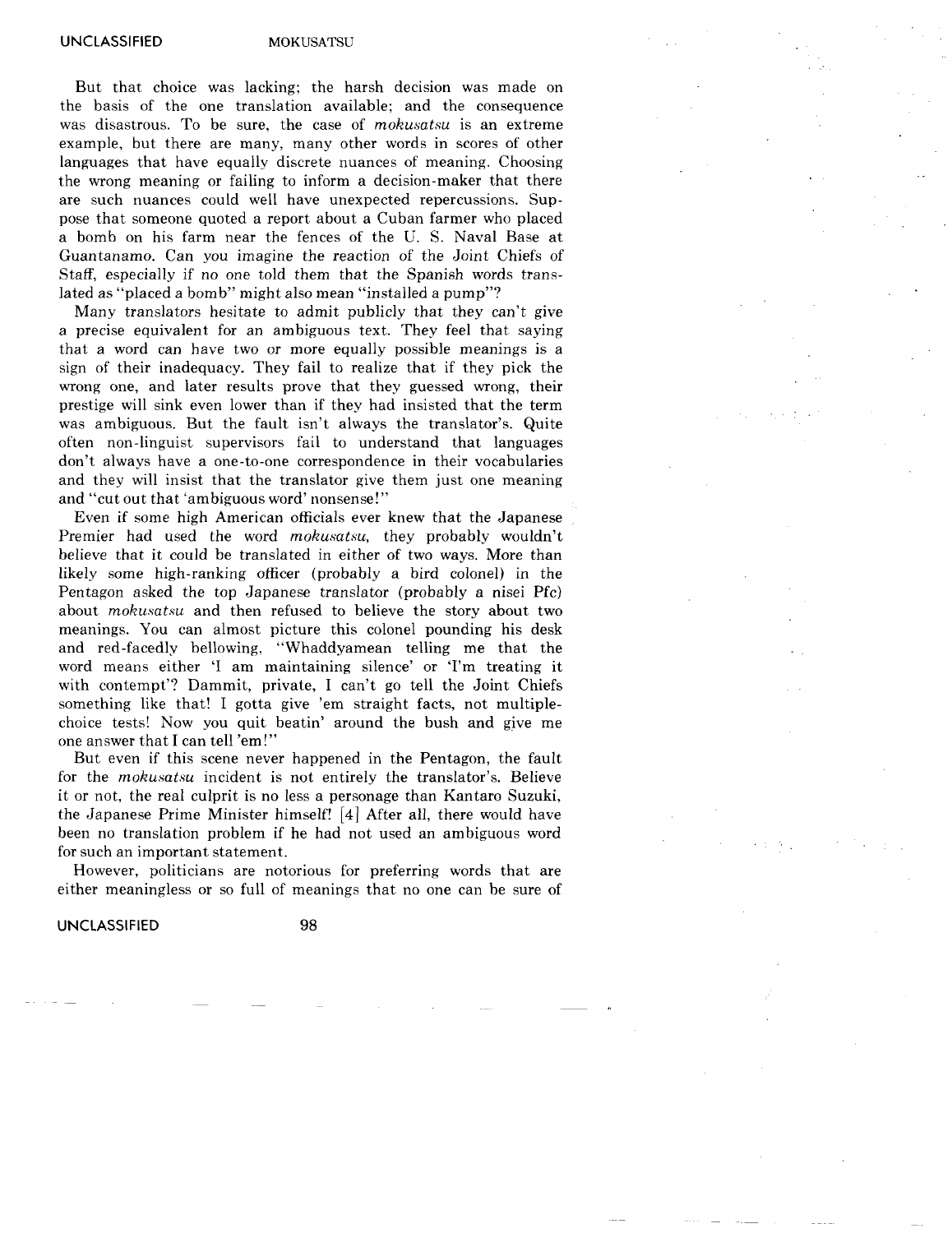(b) (3)-P.L. 86-36 **I UNCLASSIFIED**

just what they do mean. In all probability the word *mohusatsu* was well beloved by Japanese officials as their equivalent of "No comment!" simply because it does have such a broad spectrum of meanings. A politician could use it and not really be saying anything he couldn't squirm out of later; but it also left him the opportunity to claim later that he had long been against the course of action under discussion. Terms like these are the ones that Theodore Roosevelt once referred to as "weasel words" because politicians have sucked all the meaning out of them the way that a weasel sucks out the contents of an egg.

Politicians aren't the only ones who use meaningless words. Newsmen are also guilty of this sin, and so are many people right here in our own agency. For instance, TV journalists and NSA writers both seem to like the word "indicate" and they use it over and over and over in a variety of senses ranging from "hint" to "show conclusively," and even as a synonym for "say." During World War II the word "aircraft" became the "in" word, despite its vagueness. In the interim since it gained such popularity, I have seen' the word used to translate foreign texts where the original was extremely specific in talking about one airplane, several airplanes, a bomber, crop-dusters, several helicopters, a trainer, a seaplane, or a DC-4, among others. But the translators or reporters uniformly used the word "aircraft" in titles and texts. I have seen items with the word "aircraft" used throughout, and it was necessary to read several paragraphs-in one case, three whole pages-to find a pronoun referring to the "aircraft" so that I knew whether the word was singular or plural. And I've even seen a few documents in which, even after careful reading and rereading, it was absolutely impossible to determine whether one or many "aircraft" was or were meant.

There are many other examples of ambiguous words that could be cited, but I think that these two exemplify the second lesson that can be learned from the *mohusatsu* incident: Try to avoid ambiguous words!

Some years ago I recall hearing a statement known as "Murphy's Law" which says that "If it can be misunderstood, it will be." *Mohusatsu* supplies adequate proof of that statement. After all, if Kantaro Suzuki had said something specific like "I will have a statement after the cabinet meeting," or "We have not reached any decision yet," he could have avoided the problem of how to translate the ambiguous word *mohusatsu* and the two horrible consequences of its inauspicious translation: the atomic bombs and this essay.

99 **UNCLASSIFIED**

j